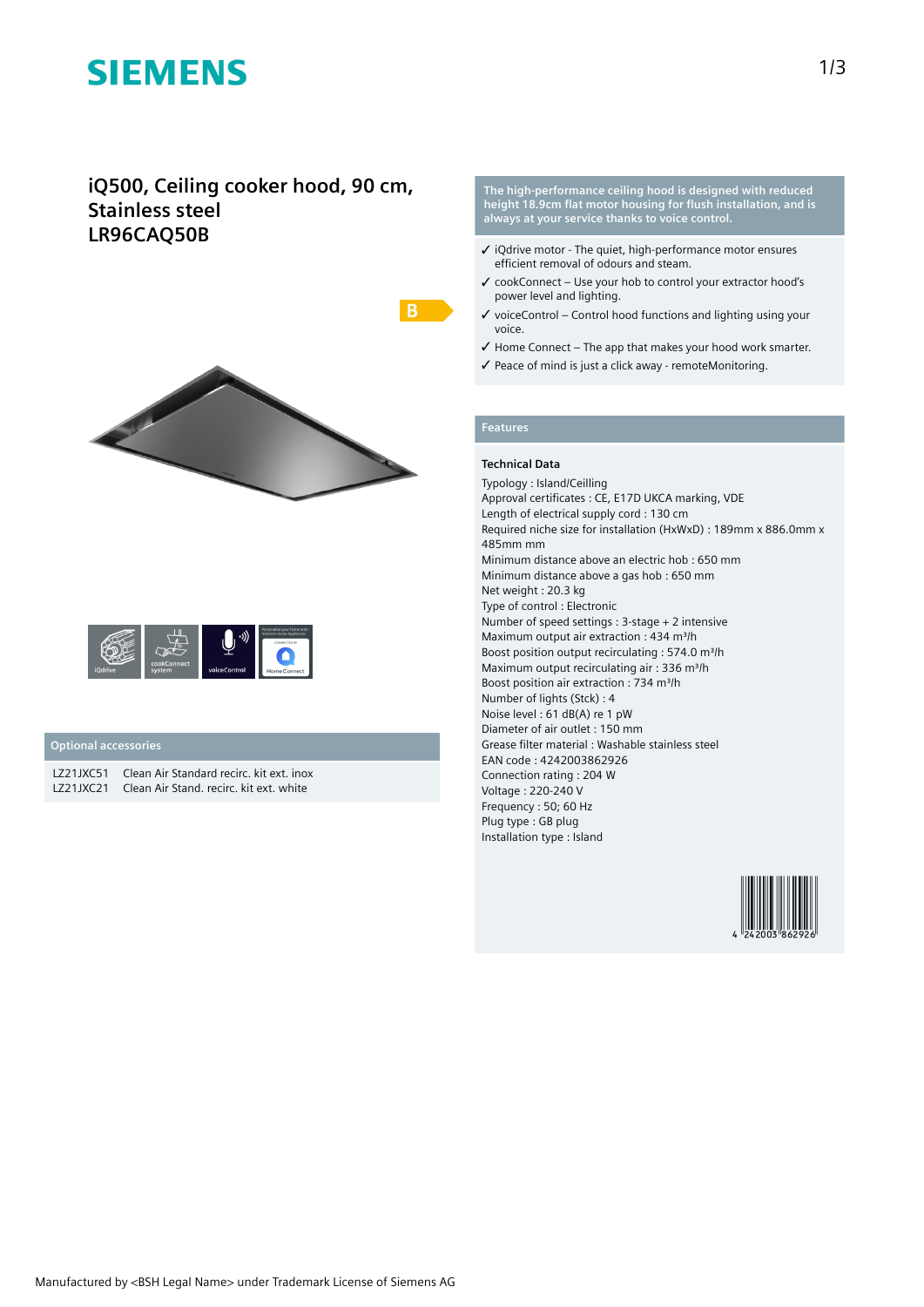# **SIEMENS**

## **iQ500, Ceiling cooker hood, 90 cm, Stainless steel LR96CAQ50B**

### **Features**

#### **Key performance features:**

- Energy Efficiency Class: B (at a range of energy efficiency classes from  $A_{+++}$  to D)
- Extraction rate according to EN 61591 ø 15 cm:
- max. Normal use434m³/h
- Intensive734 m³/h
- Noise max. Normal Level: Noise, max. speed in normal us: 61 dB dB\*

#### **Home Connect: Remote Monitoring and Control**

- cookConnect hob based hood control
- Voice Control enabled via popular voice assistants (only in countries where this service is available)
- Home Connect: Remote Monitoring and Control for connected home appliances and operation via smartphone or tablet (only in countries where Home Connect service is available)
- The Home Connect functionality can be extended by integrating numerous applications from external cooperation partners (partnerships)
- Adjustable color temperature (2.700 K 5.000 K) for adaption to the room lighting available via Home Connect
- Interval function: available via Home Connect
- Silence function: available via Home Connect

#### **Features**

- 3 power levels and 2 intensive settings
- Automatic intensive revert (6mins)
- 4 x 3W LED Lights
- softLight with dimmer function
- Automatic after running (Automatic after running (10 minutes))
- Infrared remote control
- Efficient BLDC motor
- Twin channel high performance fan motor
- Interval operation
- Steel filter cover, Steel filter cover
- 2 x metal grease filter cassettes
- Grease and charcoal filter saturation indicators
- Easy to clean inner frame

#### **Design**

- Electronic control
- Rim ventilation
- Stainless Steel
- Installation: Ceiling

#### **Performance/technical information**

- Suitable for ducted and re-circulating operation
- For recirculated extraction a recirculating kit or a CleanAir recurculation kit (accessory) is needed
- Max. extraction rate: 734 m3/h
- Extraction rate in recirculation mode:
- Max. normal use:336m³/h
- Intensive:574 m³/h
- Noise level according to EN 60704-3 and EN 60704-2-13 exhaust air:
- Max. normal use:61dB(A) re 1 pW
- Intensive:72 dB(A) re 1 pW
- Noise levels in recirculation mode:
- Max. normal use:61dB(A) re 1 pW
- Intensive:74 dB(A) re 1 pW
- Power rating: 204 W
- Light Intensity: 659 lux
- Colour Temperature: 3500 K
- Electrical cable length 1.3 m
- Diameter pipe Ø 150 mm (Ø 150 mm enclosed)
- Dimensions exhaust air (HxWxD): 189-189 x 900 x 500 mm ● Dimensions recirculating, chimney (HxWxD): 189-189 x 900 x
- 500mm  $\bullet$
- Blower Efficiency Class: A\*
- Lighting Efficiency Class: A\*
- Grease Filtering Efficiency Class: E\*
- Average Energy Consumption: 35.1 kWh/year\*
- *\* In accordance with the EU-Regulation No 65/2014*